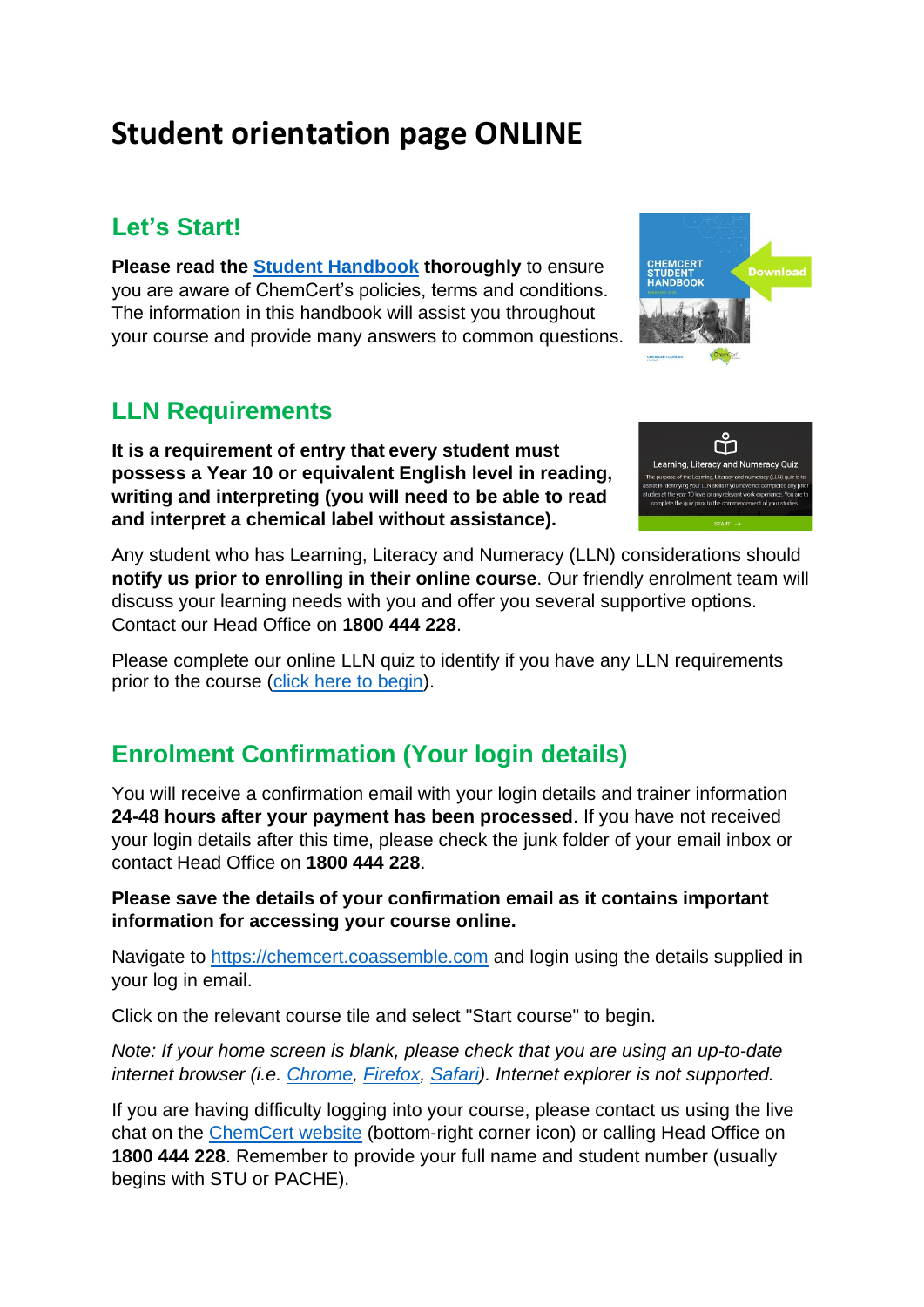## **Update your Contact Information**

**Students must provide a unique personal email address and phone number so we can update your student record and contact you directly if required**. Please do not use a shared contact (i.e. email/phone not your own) as it is in breach of our privacy policy.

All information you supply us will be kept secure in accordance with our privacy policy [\(read here\)](https://rebrand.ly/P4-ChemCert-Privacy-Policy). **Students who wish to notify their employers about their course must complete a privacy release form** [\(download\)](https://rebrand.ly/A27-Employee-Privacy-Release) which is to be sent to our administration team at Head Office [\(admin@chemcert.com.au\)](mailto:admin@chemcert.com.au).

## **Support and Assistance**

We are here to help! In the first instance please consult your [Student Handbook](http://www.chemcert.com.au/Student-resources/Student-pre-course/S3-Student-Handbook.pdf) for information about your enrolment. If you have a question about your e-Learning course work, please send us a message using the live chat (for the fastest response) or other options below:

- **Use the chat function in the portal (bottom-right)**
- Email your trainer or [elearning@chemcert.com.au](mailto:elearning@chemcert.com.au)
- SMS or phone call to your trainer
- For all Complaints: [complaints@chemcert.com.au](mailto:complaints@chemcert.com.au)

### **Where can I download my Assessment Resources?**

**Your course manual, workbooks and other learning resources can be found in the Assessment & Resource Download page of the online portal.**

You can access this page by clicking on the "menu" icon (top-left corner) during your course and then navigating to the Assessment & Resource Download section in the left-hand column.

If you are having difficulty finding a particular document for your course, please contact us using the chat.

## **Technical Requirements (IT)**

To complete your course online **you must have access to a personal computer** (PC/Mac) that meets the minimum hardware and software requirements below:



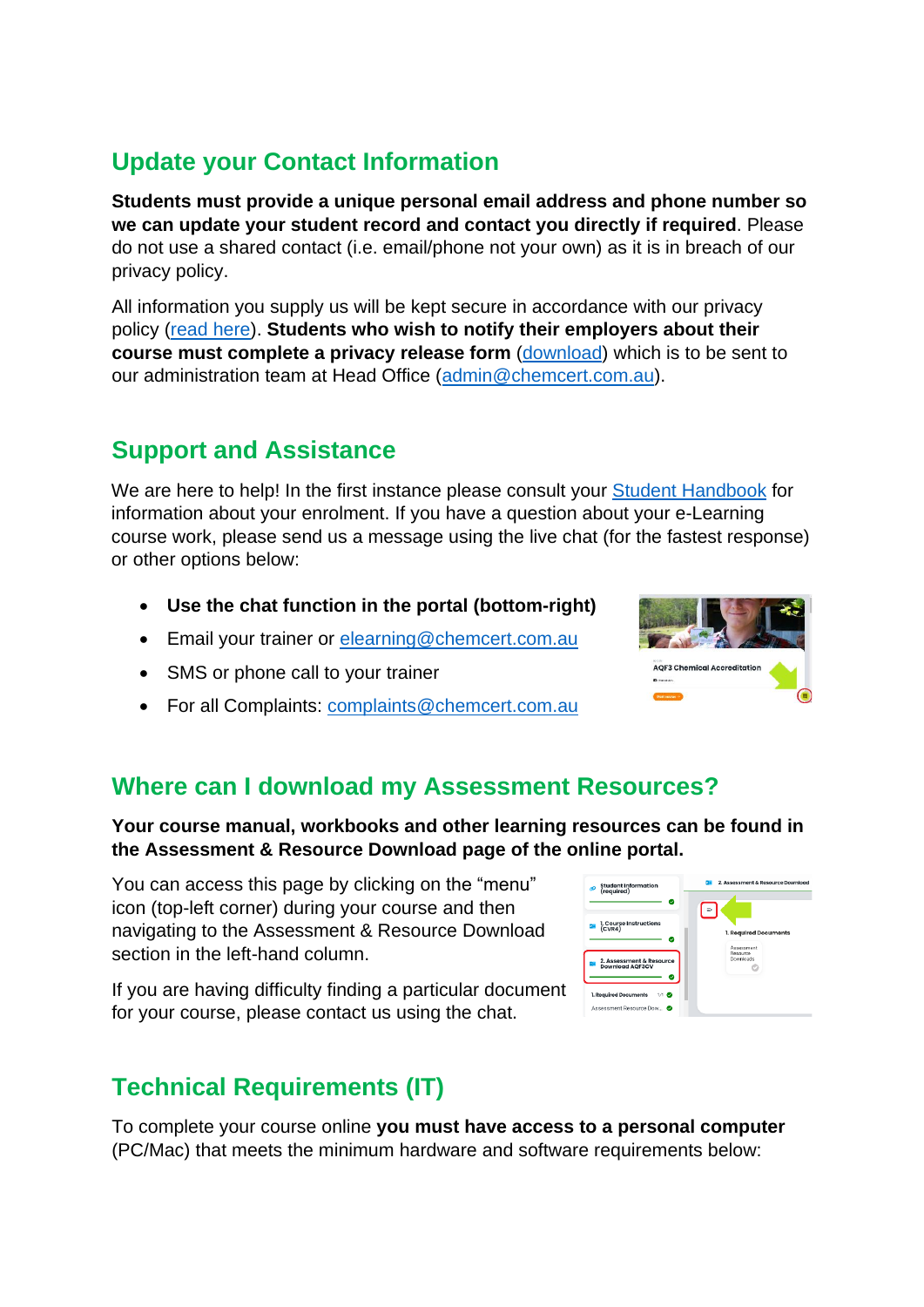| <b>Windows users:</b>                                                                     | Mac users:                                                                                |
|-------------------------------------------------------------------------------------------|-------------------------------------------------------------------------------------------|
| Microsoft Windows 7 or higher                                                             | Mac OSX v10.6 or higher                                                                   |
| 1 Ghz or faster processor (2GHz recommended)                                              | 1 Ghz or faster processor (2GHz recommended)                                              |
| 2GB of RAM (4GB recommended)                                                              | 2GB of RAM (4GB recommended)                                                              |
| Unrestricted Broadband internet connection                                                | Unrestricted Broadband internet connection                                                |
| Up-to-date browser (Chrome, Firefox, Safari)<br>Note: Internet Explorer is not supported. | Up-to-date browser (Chrome, Firefox, Safari)<br>Note: Internet Explorer is not supported. |
| Microsoft Office/Word 2010 or higher                                                      | Microsoft Office/Word 2010 or higher                                                      |
| Adobe Reader DC or equivalent (free download)                                             | Adobe Reader DC or equivalent (free download)                                             |
| Phone or camera able to capture photos/video                                              | Phone or camera able to capture photos/video                                              |
| Access to a printer and scanner (for students<br>filling out workbooks by hand)           | Access to a printer and scanner (for students<br>filling out workbooks by hand)           |
| (Optional) Screen reader (NVDA)                                                           | (Optional) Screen reader (VoiceOver)                                                      |

### **Can I use a Tablet/Smartphone to complete the course work?**

**We do not recommend completing your course work on a tablet/smartphone.** Some sections of the course will require you to download documents which must be opened on a computer with Microsoft Word and Adobe Reader installed. We recommend using a laptop (PC/Mac) for the best learning experience.

You may use a phone camera for the filming of any Practical exercises. Adjusting the quality settings on your phone will provide more efficient file sizes for upload.

## **Equipment Requirements**

As part of your practical assessment you may be asked to film or photograph yourself carrying out necessary skills to provide evidence of competency. This may involve the handling of equipment, records and use of a (simulated) chemical.

#### **Someone may help to film your practical demonstration(s), but they may not perform any activities on your behalf. Group submissions are not permitted.**

If you do not have the necessary equipment to do your practical demonstration(s) you will need to borrow or purchase it separately (i.e. from Bunnings).

An example of the equipment needed for the **AQF3 practical assessment** is below:

| A) Loading and Unloading: |                            | <b>B) Knapsack Calibration:</b> |                            | C) Mixing Chemicals: |                           |
|---------------------------|----------------------------|---------------------------------|----------------------------|----------------------|---------------------------|
|                           | Ratchet tie downs          | O                               | Access to a water tap or   | $\circ$              | Glyphosate 450 Label      |
| O                         | Ute or Rectangular Table   |                                 | water source               |                      | (provided)                |
| $\Omega$                  | 2x suitable larger bottles | $\circ$                         | Measuring tape             | $\circ$              | Water & food dye to       |
|                           | to simulate chemical       | $\bigcirc$                      | Concreted area or suitable |                      | simulate Glyphosate 450   |
|                           | containers filled 80% with |                                 | clear area outdoors        |                      | o PVC elbow length gloves |
|                           | water.                     | $\circ$                         | Small knapsack 5-15 L or   | $\circ$              | Goggles/Faceshield (or    |
| O                         | Food dye or something to   |                                 | similar hand held sprayer  |                      | symbolic PPE)             |
|                           | colour the water in the    |                                 | (with interchangeable      | $\circ$              | Empty knapsack sprayer    |
|                           | containers                 |                                 | nozzles)                   |                      |                           |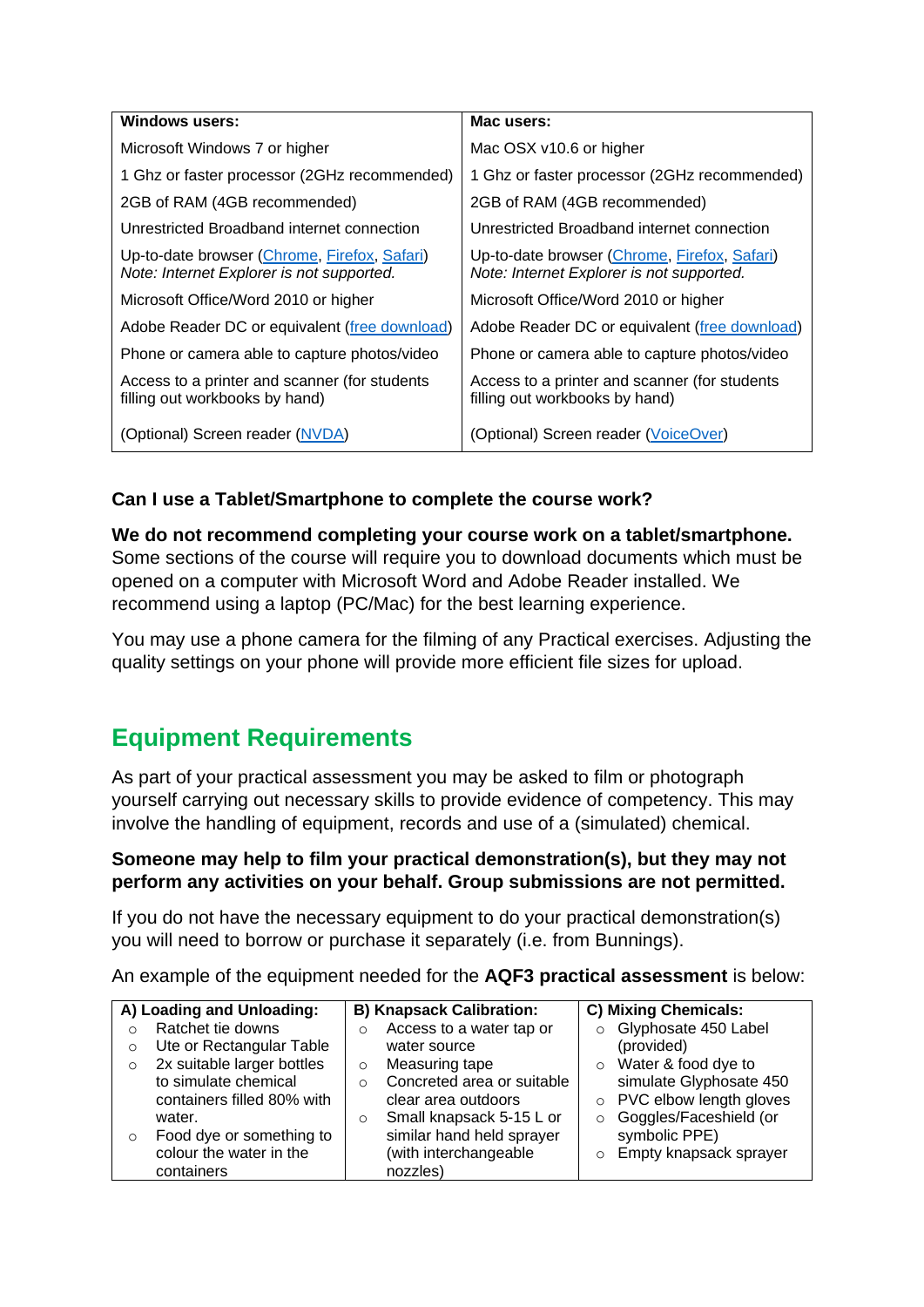| O                      | 2x Downloadable labels<br>to stick to the containers<br>(provided in the course) | $\Omega$<br>$\circ$<br>$\Omega$ | Witches hats/Markers<br>Stopwatch (smart phone)<br>with stopwatch function is<br>also acceptable)<br>Measuring jug 1L with 5-<br>10ml increments | $\circ$<br>$\circ$ | Measuring jug with 5-10ml<br><i>increments</i><br>Water source |
|------------------------|----------------------------------------------------------------------------------|---------------------------------|--------------------------------------------------------------------------------------------------------------------------------------------------|--------------------|----------------------------------------------------------------|
| D) Spill Response (and |                                                                                  | E) Equipment and PPE            |                                                                                                                                                  |                    |                                                                |
|                        | incident report)                                                                 |                                 | Cleanup                                                                                                                                          |                    |                                                                |
| $\circ$                | Bucket, vermiculite (sand                                                        | $\Omega$                        | PPE for cleaning (either                                                                                                                         |                    |                                                                |
|                        | or kitty litter)                                                                 |                                 | PVC gloves and/or a                                                                                                                              |                    |                                                                |
| $\circ$                | Dust pan or shovel                                                               |                                 | Respirator)                                                                                                                                      |                    |                                                                |
| $\Omega$               | Broom or brush                                                                   | $\circ$                         | Chemical sprayer used in                                                                                                                         |                    |                                                                |
| $\circ$                | Waste bag                                                                        |                                 | practical B Calibration                                                                                                                          |                    |                                                                |
| $\Omega$               | Water & food dye to                                                              | $\Omega$                        | Water source                                                                                                                                     |                    |                                                                |
|                        | simulate Glyphosate 450                                                          | $\circ$                         | Bucket or larger container                                                                                                                       |                    |                                                                |
| $\circ$                | PVC gloves                                                                       |                                 | (rinsate container)                                                                                                                              |                    |                                                                |
| O                      | <b>Safety Cones</b>                                                              | $\circ$                         | Small bucket (PPE<br>washing bucket)                                                                                                             |                    |                                                                |
|                        |                                                                                  | $\circ$                         | Dish washing detergent                                                                                                                           |                    |                                                                |
|                        |                                                                                  |                                 |                                                                                                                                                  |                    |                                                                |

In some combined courses you may only need to complete the practical assessment for the pre-requisite course. For example, if you are enrolled in the AQF3 + Control Weeds bundle (or have completed the AQF3 certificate with ChemCert in the last 5 years) you will be provided the option to skip the Control Weeds practical.

### **Due Dates**

You have **2 months** to submit all work from the start date of your enrolment.

**Please ensure you submit all your work within this time.**

**All Workbooks and Practical Evidence must be completed in full before submission.**

A further 1 month is provided for marking and amendments.

**Regularly check your email for feedback from the trainer.** You may be asked to resubmit your work on trainer request.



### **I need an Extension to my course**

If you are unable to meet the Assessment deadline you may apply for an extension through the Trainer of **up to one month (30 days) from your original due date.**

#### **[Submit an extension request here](https://rebrand.ly/extension-request)**

It is your responsibility to inform us **before your due date** if you experience any difficulties completing the course work on time.

**Extension requests made after your access has expired will incur a \$50 fee to reactivate online. Alternatively, you may enquire about the option to transfer to a face-to-face course by calling our Head Office on 1800 444 228.**